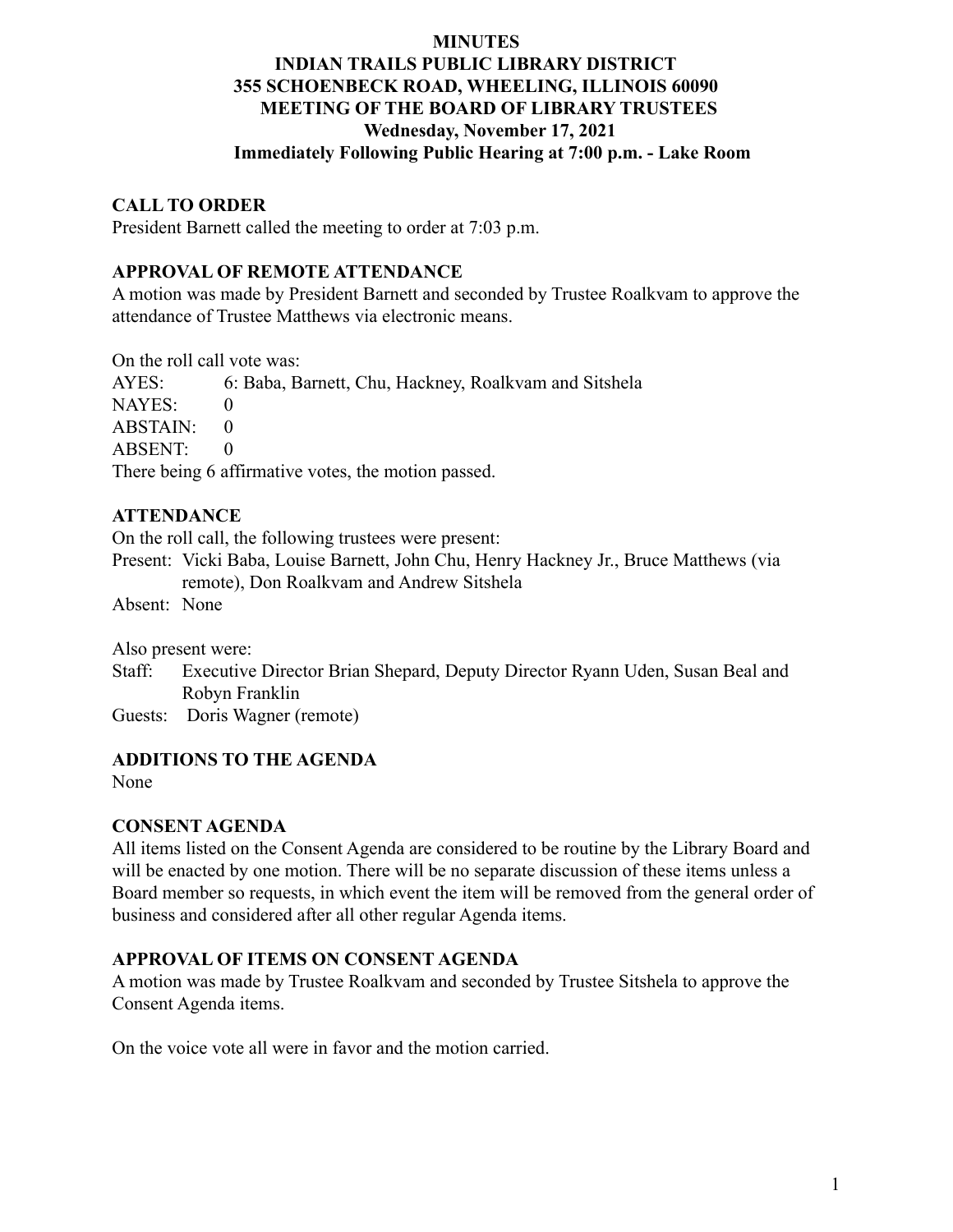# **INDIAN TRAILS PUBLIC LIBRARY DISTRICT 355 SCHOENBECK ROAD, WHEELING, ILLINOIS 60090 MEETING OF THE BOARD OF LIBRARY TRUSTEES Wednesday, November 17, 2021 Immediately Following Public Hearing at 7:00 p.m. - Lake Room**

#### **COMMENTS ON CONSENT AGENDA ITEMS**

The Board reviewed and commented on the various reports. Discussion was held and questions were answered.

#### **PUBLIC COMMENTS**

None

#### **UNFINISHED BUSINESS**

#### **Ordinance #229 - Levy and Appropriation for Fiscal Year 2021-2022**

Trustee Matthews made a motion to approve Ordinance 229: Levy and Appropriation for the Fiscal Year 2021-2022 by Roll Call vote as presented. Trustee Roalkvam seconded the motion.

On the roll call vote was:

AYES: 7: Baba, Barnett, Chu, Hackney, Matthews, Roalkvam and Sitshela NAYES: 0  $ABSTAIN: 0$ ABSENT: 0 There being 7 affirmative votes, the motion passed.

#### **Financial Policies**

President Barnett made a motion and Trustee Baba seconded the motion to approve updates to the following policies as presented:

- 4.00 Fiscal Authority
- 4.10 Investment Policy
- 4.20 Budgeting and Disbursements
- 4.21 Corporate Credit Card
- 4.22 Outstanding Check Policy NEW
- 4.30 Disposal of Property
- 4.40 Debt Management
- 4.50 Fund Balance
- 4.60 Capital Assets

On the roll call vote was:

AYES: 7: Baba, Barnett, Chu, Hackney, Matthews, Roalkvam and Sitshela

NAYES: 0

 $ABSTAIN: 0$ 

ABSENT: 0

There being 7 affirmative votes, the motion passed.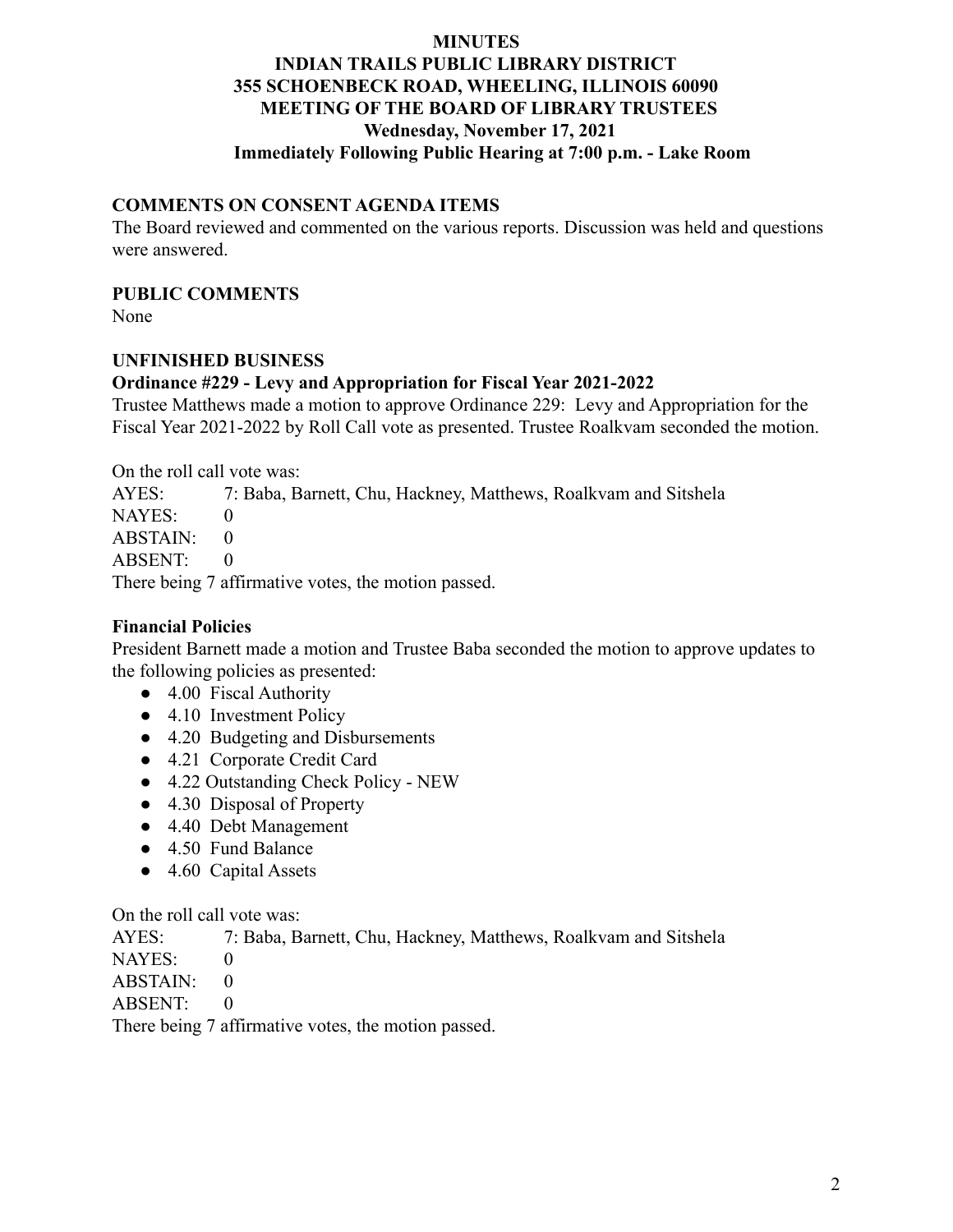# **INDIAN TRAILS PUBLIC LIBRARY DISTRICT 355 SCHOENBECK ROAD, WHEELING, ILLINOIS 60090 MEETING OF THE BOARD OF LIBRARY TRUSTEES Wednesday, November 17, 2021 Immediately Following Public Hearing at 7:00 p.m. - Lake Room**

#### **Programs and Services Update**

Deputy Director Uden discussed that library visits have remained steady this month with about 400 more people visiting our locations in October than in September. She noted that there have been some slight shifts in our service delivery. We are serving more people via virtual programs and asynchronous program viewing. She noted that the Middle Ground will be having a soft opening on December 13th and will be open during winter break. Also, the Early Learning Area will be reopening on January 3rd. Deputy Director Uden mentioned that the library has partnered with several local organizations to begin offering a monthly local memory cafe group to allow people experiencing memory loss and a loved one to connect, socialize and build new support networks. Finally, library staff are currently testing a Roku device for circulation among ITPLD district members. This will allow them to stream services such as Netflix, Hulu and Disney Plus without having a smart tv.

#### **NEW BUSINESS**

#### **Illinois Libraries Presents Intergovernmental Agreement**

Deputy Director Uden discussed the intergovernmental agreement that would allow our library to partner with other libraries to jointly present programs which will increase our ability to provide programs and maximize our funding by sharing the cost with other libraries. The agreement will provide one virtual program a month for all member libraries for a total of 6 programs during the January - June 2022 pilot period.

President Barnett made a motion to approve the Illinois Libraries Presents Intergovernmental Agreement for Joint Purchasing of Library Programming, Events and Services and cost to participate in the pilot program in the amount of \$1,150. Trustee Chu seconded the motion.

On the roll call vote was:

AYES: 7: Baba, Barnett, Chu, Hackney, Matthews, Roalkvam and Sitshela NAYES: 0 ABSTAIN: 0 ABSENT: 0 There being 7 affirmative votes, the motion passed.

## **FY22 Per Capita Grant Application**

The annual Per Capita Grant Application was reviewed at the November Board workshop. Discussion was held and questions were answered at that time. Trustee Roalkvam made a motion to approve the FY2022 Per Capita Grant Application. Trustee Sitshela seconded the motion.

On the voice vote all were in favor and the motion carried.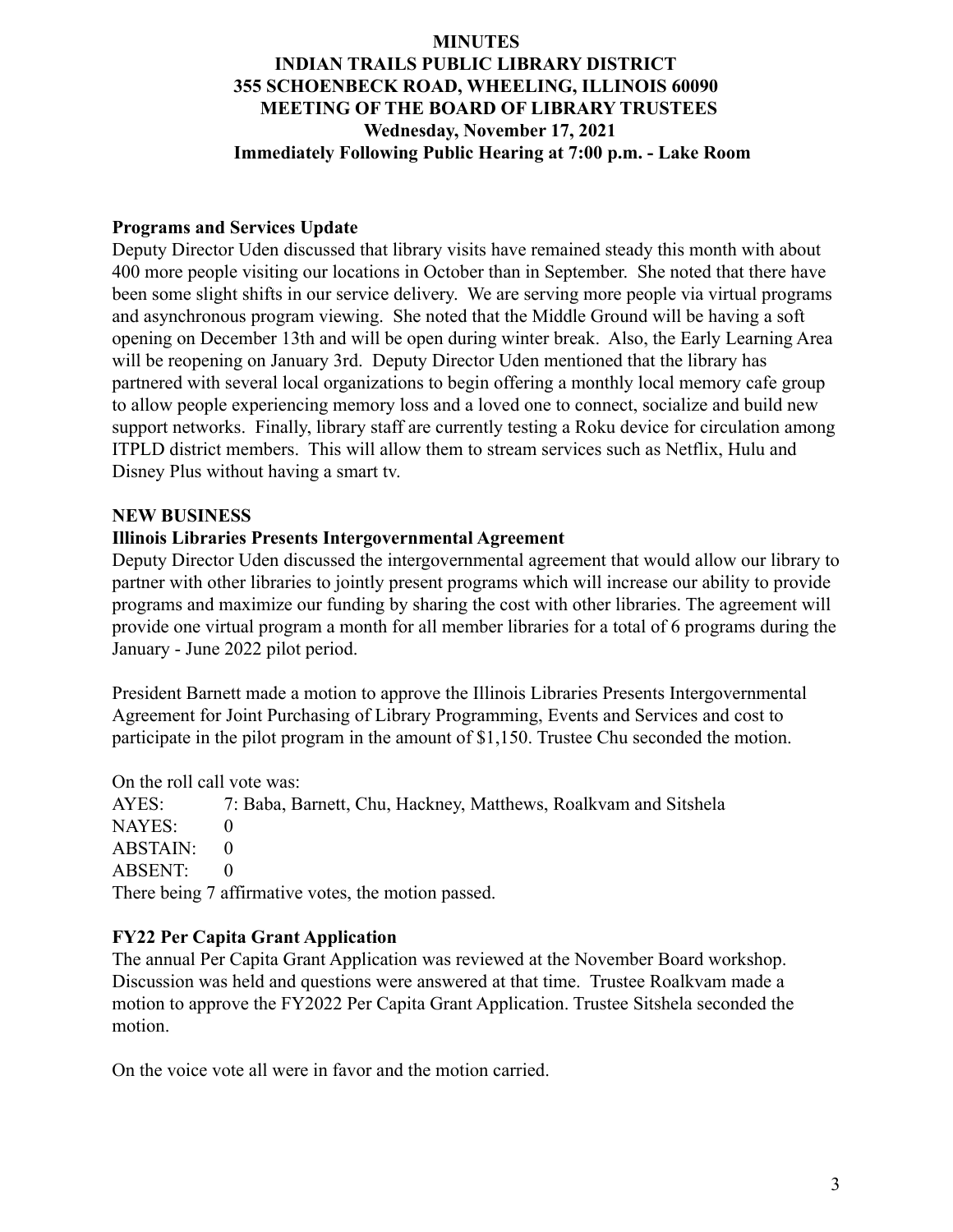# **INDIAN TRAILS PUBLIC LIBRARY DISTRICT 355 SCHOENBECK ROAD, WHEELING, ILLINOIS 60090 MEETING OF THE BOARD OF LIBRARY TRUSTEES Wednesday, November 17, 2021 Immediately Following Public Hearing at 7:00 p.m. - Lake Room**

#### **Resolution to Transfer Corporate Funds to Special Reserve**

Executive Director Shepard discussed that due to lower spending than budgeted, there was an increase in the Corporate Fund balance. He noted that it would be prudent to move some of that increase to the Special Reserve to build the reserve so it would be available for future capital needs.

Trustee Roalkvam made a motion to approve RESOLUTION NO. 0111721 for the movement of \$560,000 from the Corporate Fund to the Special Reserve Fund by roll call vote. Trustee Matthews seconded the motion.

On the roll call vote was:

AYES: 7: Baba, Barnett, Chu, Hackney, Matthews, Roalkvam and Sitshela NAYES: 0  $ABSTAIN: 0$ ABSENT: 0 There being 7 affirmative votes, the motion passed.

## **TREASURER'S REPORT**

Trustee Matthews presented the financial reports. The funds were in balance with a total of \$10,110,611.15 at the end of October, 2021 in the various accounts. The reports were discussed and questions were answered.

## **TREASURER'S WARRANT #870**

After reviewing selected invoices, Trustee Matthews made a motion to approve Warrant #870 for \$594,680.06. Trustee Roalkvam seconded the motion.

On the roll call vote was:

AYES: 7: Baba, Barnett, Chu, Hackney, Matthews, Roalkvam and Sitshela NAYES: 0  $ABSTAIN: 0$ ABSENT: 0 There being 7 affirmative votes, the motion passed.

## **PRESIDENT'S DISCUSSION**

President Barnett noted that she addressed the staff at the November 4th All Staff meeting and thanked them for their hard work this past year.